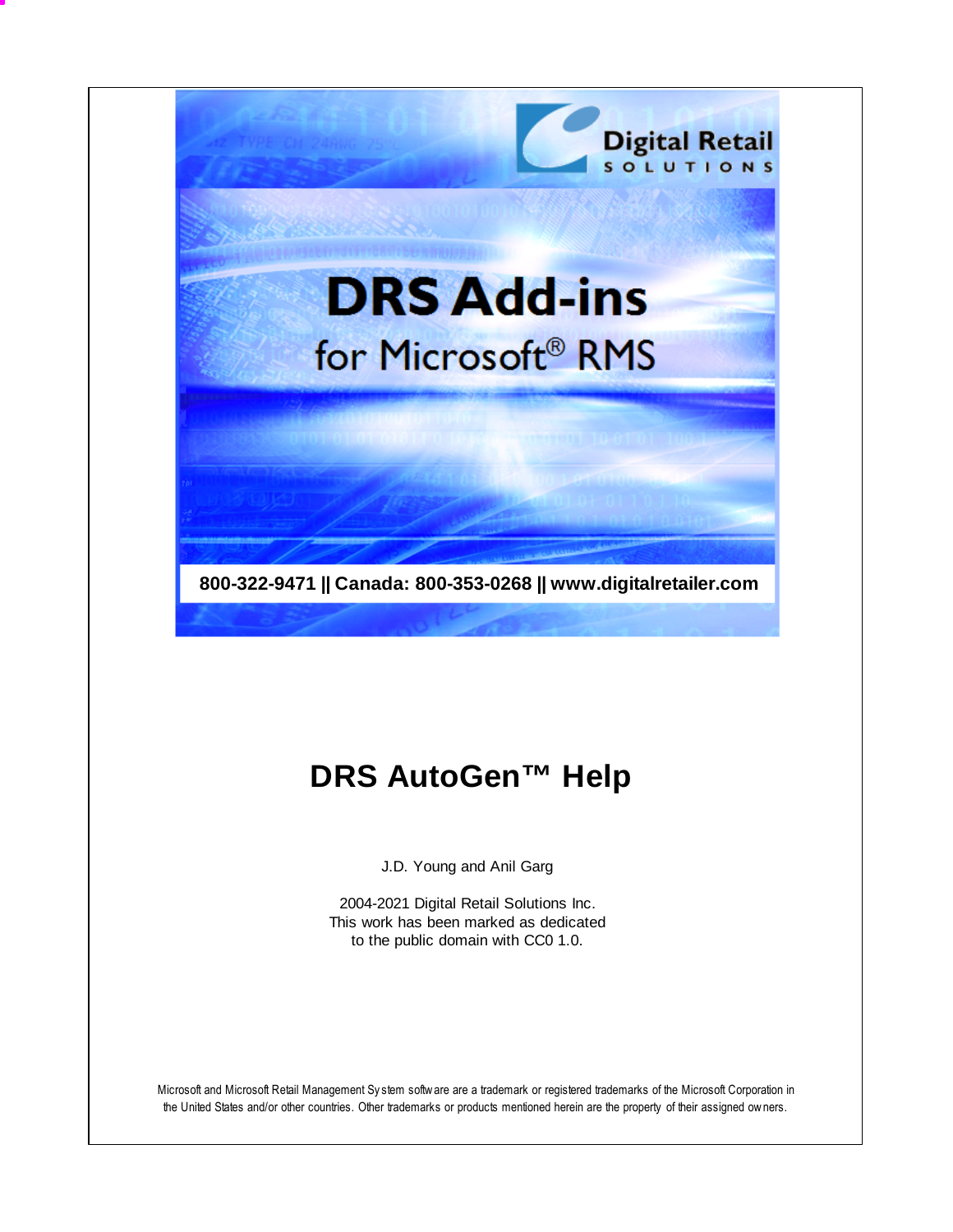# **Table of Contents**

| 1 DRS AutoGen Online Help |
|---------------------------|
|                           |
|                           |
|                           |
|                           |
| Registration              |
|                           |
|                           |
| <b>Misc Setup</b>         |
|                           |
|                           |
| 4 Operation               |
| General                   |
| New Items                 |
|                           |
|                           |
|                           |
| 17                        |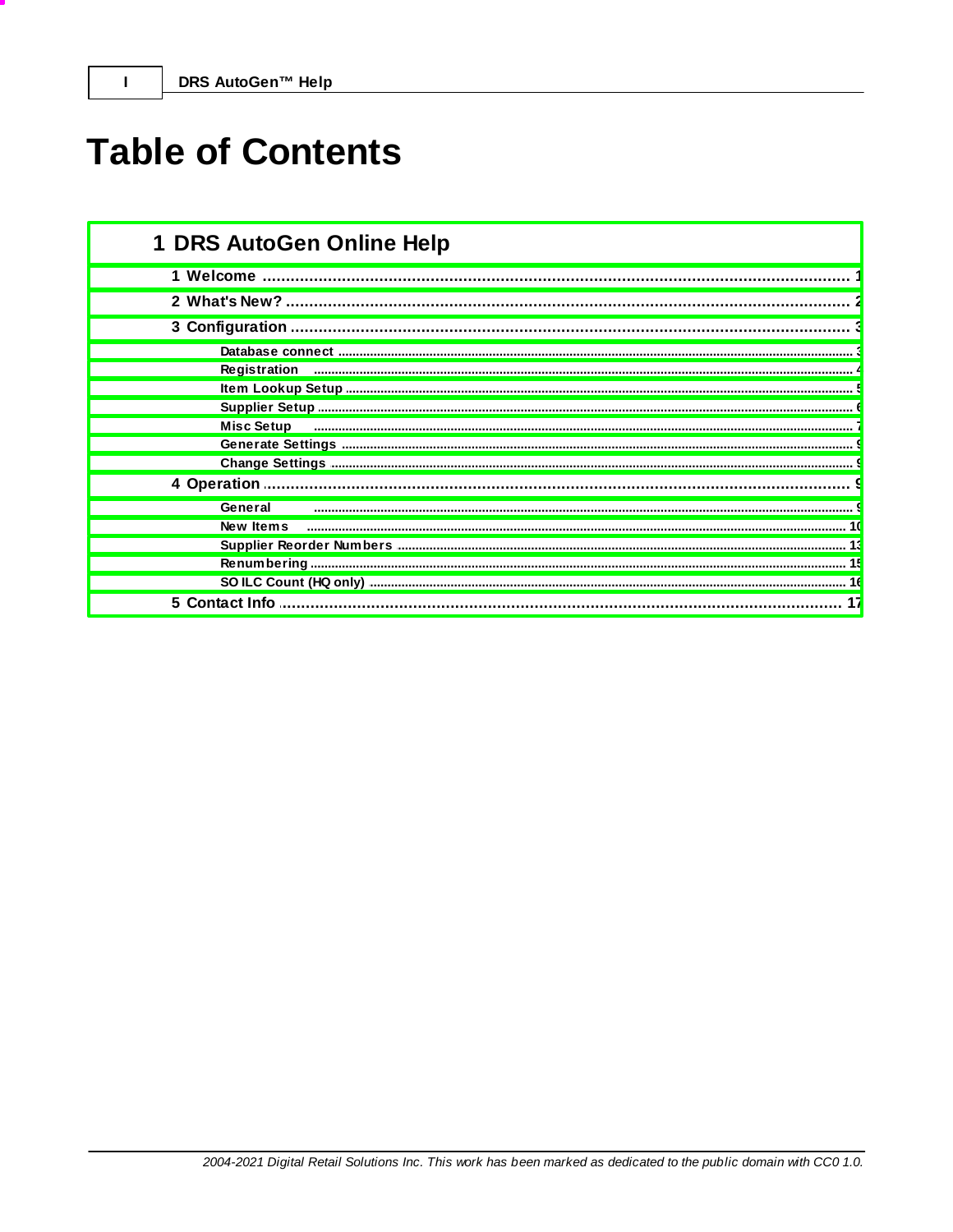## <span id="page-2-0"></span>**1 DRS AutoGen Online Help**

## **1.1 Welcome**

This utility allows you to configure the RMS database to automate certain procedures for new item adds or changes to selected data in Item Properties or Purchase Orders. Once configured **AutoGen** runs automatically as you create or update items.

AutoGen can be used to configure a Store Operations or HeadQuarters database depending on your license registration. **In a multi-store environment some options in AutoGen will be disabled when connected to a Store Operations database**. This is because HQ controls item code generation for a multi-store business.

**NOTE: AutoGen should** *only* **be installed once on the PC where your RMS database resides**. It should *not* be run from a workstation. This requirement applies to Windows Server 2003 and SBS environments and Store Operations or HQ. Once AutoGen has been configured and run, it does not need to be run again unless you want to change your original settings.

You can use AutoGen to:

- Define a pattern to autogenerate Item Lookup Codes (ILC) using a sequential number
- Define a pattern to autogenerate categorized ILCs using a category or dept/category prefix plus sequential number
- Define a pattern to autogenerate ILCs using a supplier code prefix plus sequential number
- Create a Special Order department\* and autogenerate special order ILCs for use in POS (HQ database only)\*\*
- Create a Trade-in department\* and autogenerate trade-in ILCs for use in POS
- Automate sales tax assignment by location for new item adds in HQ (HQ database only)
- Define a default barcode type for printing ILCs in RMS; apply this setting to items on file without a barcode type
- Automate copying of the Supplier Reorder Number as an Alias
- Automate updates of Supplier and Supplier Reorder Number from Purchase Order entries

\*The dept codes SO and TI are reserved for use with **DRS SO Tracker™** (Special Order Tracker).

\*\*Use this option with **DRS SO Tracker™**. SO Tracker for Store Operations does not require special order ILCs when used in a single store environment.

AutoGen settings can be modified at any time, but we suggest you decide which features you'd like to use before loading your database. If you are installing AutoGen on a pre-existing database you should first decide if any changes to your dept/category codes are required. Example: If you are deploying autogeneration of categorized ILCs, you'll want to make sure your category codes are consistent with how you want your ILCs to appear in lookup screens and reports.

**NOTE: AutoGen cannot be used fully with New Item Wizard when creating lookup codes for matrix, lot matrix, or assembly items.** You can create the class lookup code (M, LM, A) but the class component entries will need to be [renumbered](#page-16-0). We suggest you use **DRS Power Ops™** or **DRS JumpStart™** which is faster than New Item Wizard and includes additional features. Both **Power Ops** and **JumpStart** fully support **AutoGen**.

2004-2021 Digital Retail Solutions Inc. This work has been marked as dedicated to the public domain with CC0 1.0.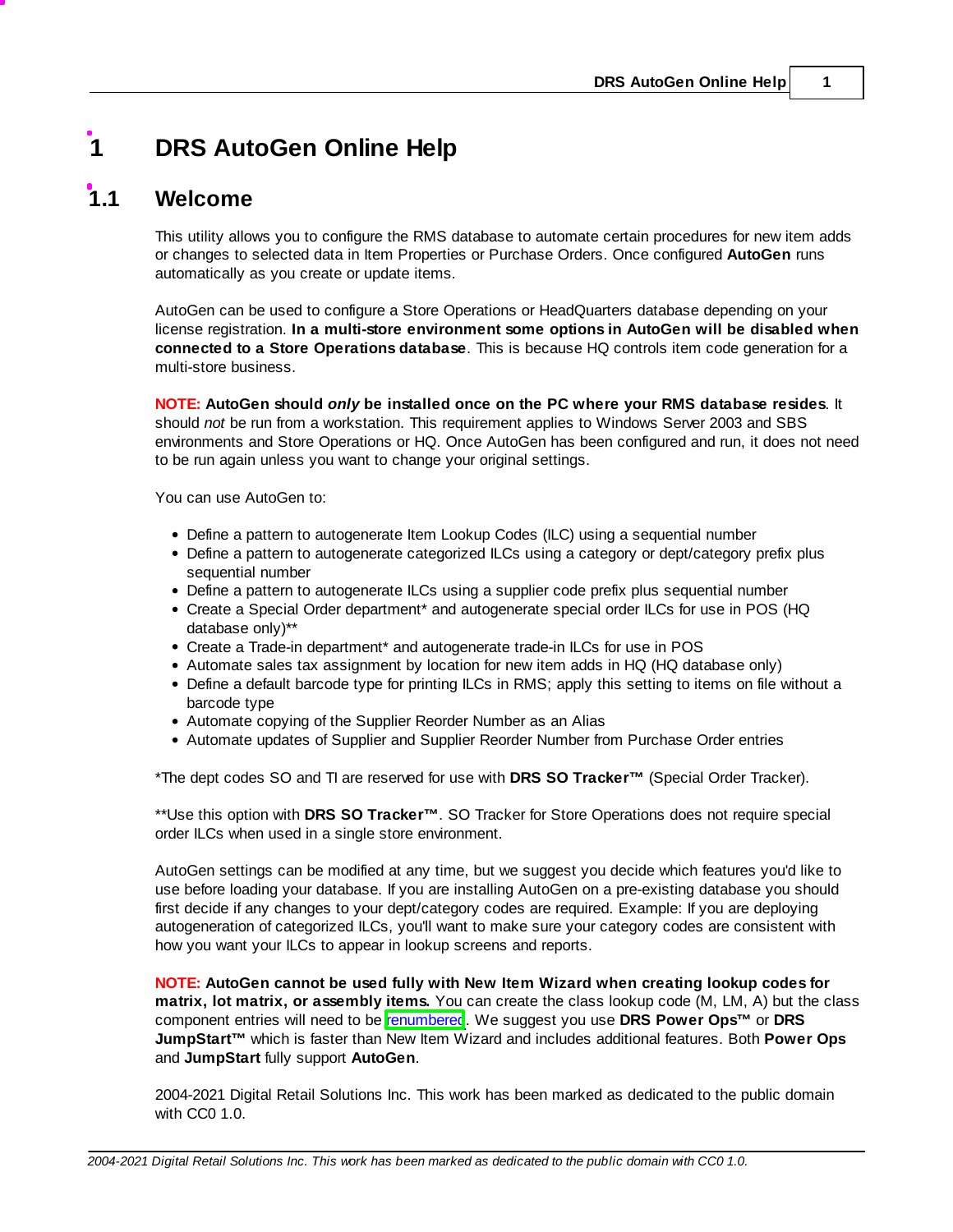## <span id="page-3-0"></span>**1.2 What's New?**

The following updates or enhancements have been added since the initial release of **AutoGen**.

#### **By December 2021**

Removed licensing requirement, expiry date, and copyright restriction. This work has been marked as dedicated to the public domain with CCO 1.0. To view a copy of this license, visit: <http://creativecommons.org/publicdomain/zero/1.0>

#### **January 2014**

Updated licensing routine to show expiry date in header when 30 days remain, starts flashing when 15 days remain, and displays registration key form upon startup when 5 days remain

#### **June 2012**

- Changed email message used for sending registration request
- Moved registration key to database so user has to enter it only once for all workstations
- Added time limit to the registration key; updated Registration form and About form to show the expiry date

#### **March 2008**

- Tagalong option was removed due to conflicts with triggers and tagalong table
- Changed option to set item tax by store location in HQ to only update new items

#### **October 2007**

- Added code to allow user to pick between using Email client or Notepad when requesting a registration key
- Added code so all forms center on main form

#### **March 2007**

- Added code to reset database name if error is returned while loading department; allow user to enter correct database
- Added code so title will flash if expiring within 3 days
- $\bullet$  Added code to decide if database is RMS v1 or  $\sqrt{2}$  and read data from appropriate table
- Added code to accommodate new tables in RMS  $\sqrt{2}$
- Made changes to Register form to show the SN for v1 and ID for v2 database
- Updated About form to read store details from HQ Configuration table when connected to HQ database
- Added code to encrypt the password in the registry
- Added ability to email key request from register form; email message includes store details

#### **August 2006**

Added 30 day evaluation code

#### **February 2006**

• Added 8 digit option to Auto generate sequential ILC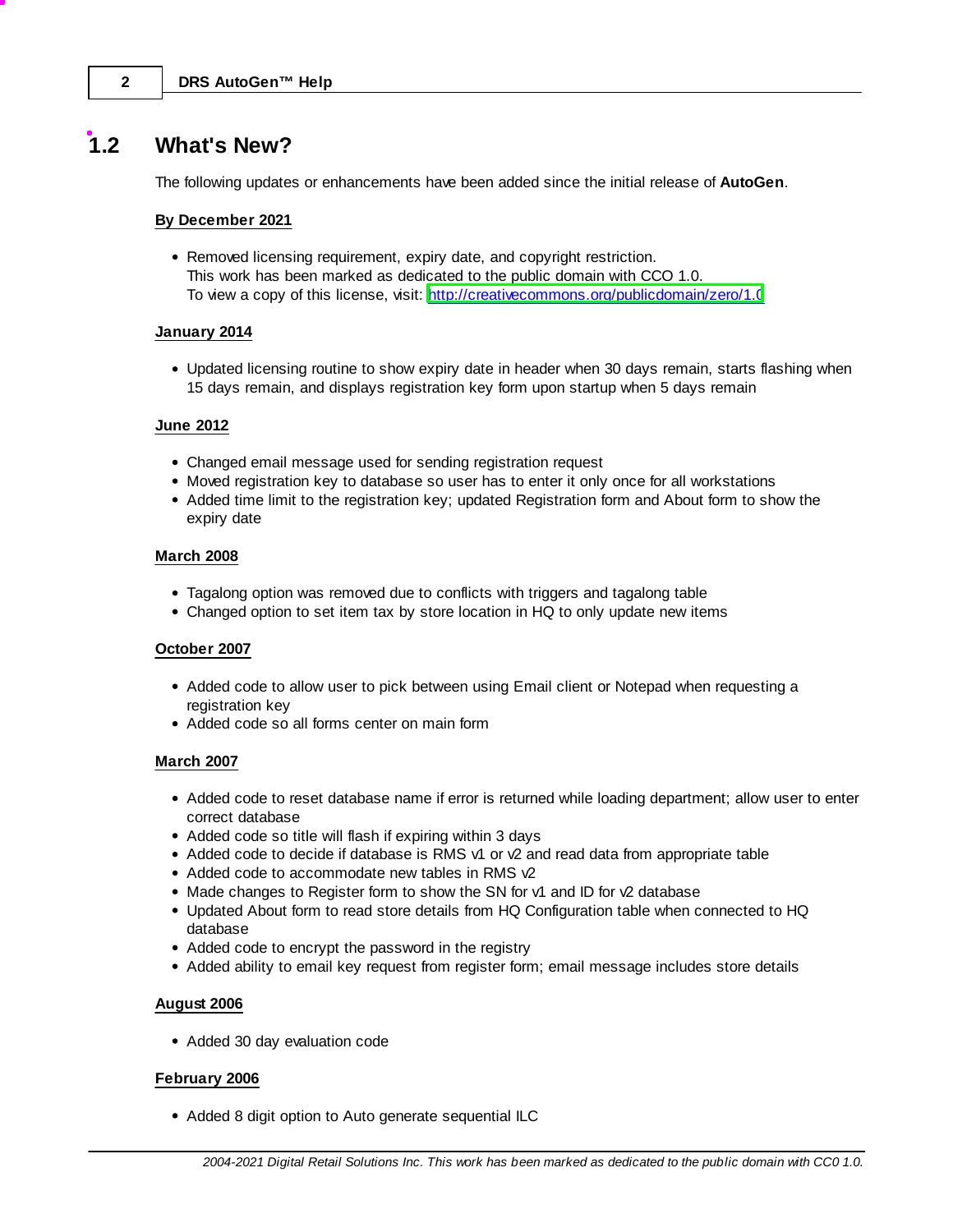- Added 5 digit option to Auto generate categorized code
- New option (AS) to Auto generate ILCs with supplier code prefix
- New user defined default barcode type
- Added code to set the barcode type for existing items if not already set
- Increased the timeout period to update SRN to Alias to handle more data changes
- New Tutorial link (see About, Online Tutorial)

## <span id="page-4-0"></span>**1.3 Configuration**

## **1.3.1 Database connect**

From your Windows Desktop select **Start**, **Programs**, **Digital Retail Solutions**, **DRS AutoGen**, **AutoGen**.

Once **AutoGen** loads select **Database**, **Connect**.

| L <sub>ag</sub> AutoGen™           |                |
|------------------------------------|----------------|
| Database About                     |                |
| Connect<br><sup>I</sup> bkup Setup | Supplier Setup |

This will pop-up the login window:

| $\boldsymbol{\mathsf{x}}$<br>AutoGen™ - Database Login |                  |  |
|--------------------------------------------------------|------------------|--|
| Server                                                 | (Local)          |  |
| User Name                                              | sa               |  |
| Password                                               | ****             |  |
| Database                                               | RMSsample        |  |
| <b>Connection Timeout</b>                              | 15               |  |
| Help                                                   | Connect<br>Close |  |

#### **Database Login:**

Server: Name of your RMS server. Use (Local) if AutoGen is installed on the PC where your RMS database resides.

User Name: SQL Server User Name (default = sa)

Password: SQL Server Password for above user. Your SQL database password is created when you first installed MSDE or SQL Server.

Database: The name of your RMS database (located under RMS Administrator, File, Configure). Connection Timeout: 15 should be fine; increase if you have a slow network connection.

Click on **Connect** to confirm connection. If successful you will be returned to the main screen.

**NOTE:** The initial entry of database connections settings will update these settings for all DRS applications currently installed. Subsequent changes will need to be entered for each application on an individual basis.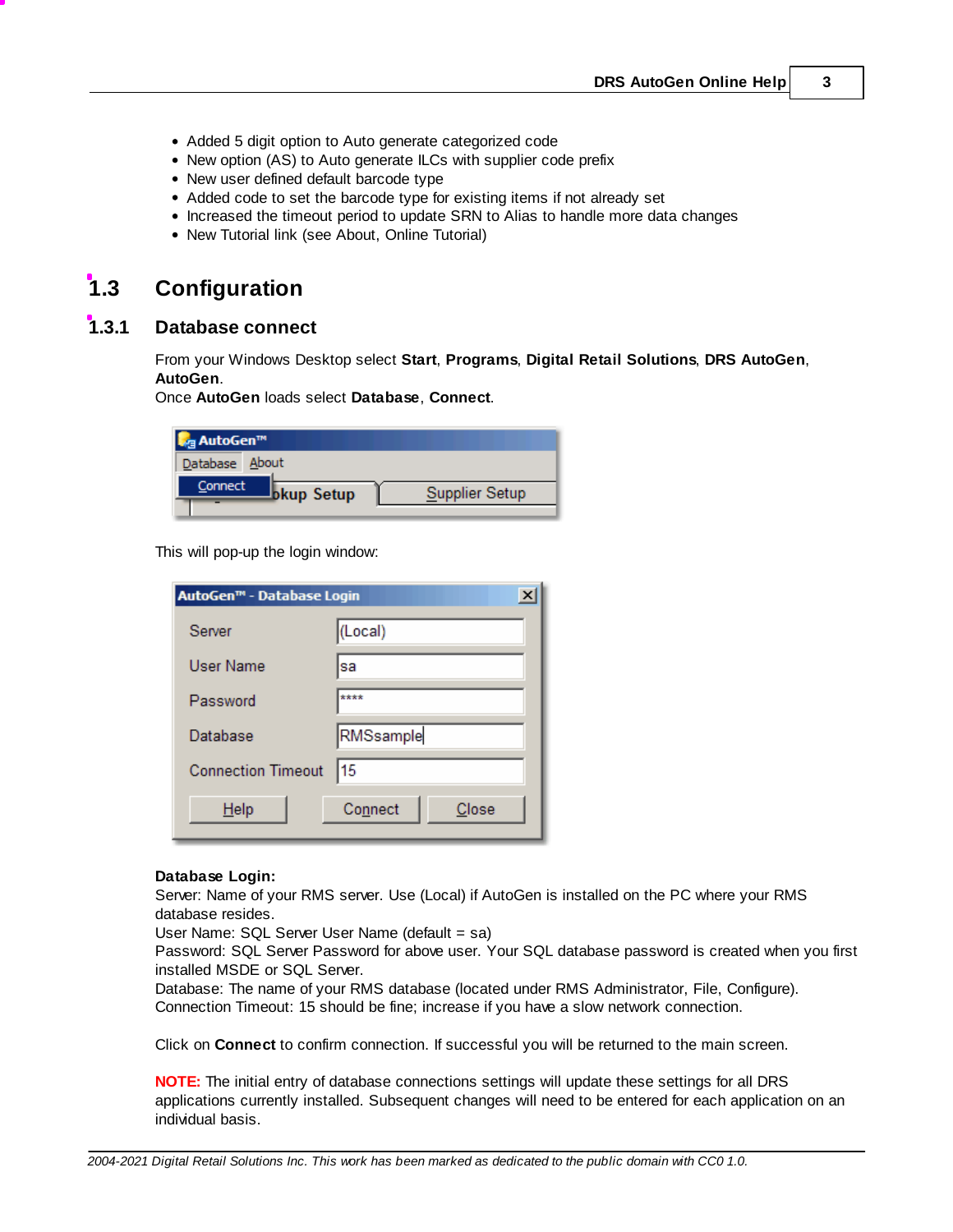## <span id="page-5-0"></span>**1.3.2 Registration**

From your Windows Desktop select **Start**, **Programs**, **Digital Retail Solutions**, **DRS AutoGen**, **AutoGen**.

Once **AutoGen** loads select **About**, **Register**.

| L <sub>ag</sub> AutoGen™ |                 |                                                    |
|--------------------------|-----------------|----------------------------------------------------|
| Database                 | About           |                                                    |
| <b>Item</b>              | Register        | <b>Supplier Setup</b>                              |
|                          | Online Tutorial |                                                    |
|                          | About AutoGen™  |                                                    |
|                          |                 | Select each option you want added to your RMS data |

This will pop-up the registration key entry window.

| AutoGen™ - Registration Key |                                    |      | $\boldsymbol{\mathsf{x}}$ |
|-----------------------------|------------------------------------|------|---------------------------|
| Serial Number               | EC77NZ8CZA                         |      | دِّ                       |
| Key                         | 68BFB5A33569A9A2B77D37DA2FB51B9537 |      |                           |
| Expiration                  | 30 Jun 2013                        |      |                           |
| Help                        |                                    | Save | Close                     |

**IMPORTANT:** Your company information must be correct before requesting a registration key. To edit your company information select **Store Operations Manager**, **File**, **Configuration**, **Store** tab. For an HQ key select **HeadQuarters Manager**, **File**, **Configuration**, **Accounts** tab, **Billing Statement Return Address**. Make sure company name, city, state, zip, and phone number are correct. There is a charge to re-issue a registration key for an incorrect address or change of address.

RMS v1.x: Your serial number will begin with QC for Store Operations or QH for Headquarters. RMS  $\sqrt{2}$ .x: Your serial number will be an alphanumeric entry.

Serial Number: If your serial number is not listed correctly, you must first connect to your [database.](#page-4-0)

To secure a license key, click on the envelope icon  $\Box$  and follow the instructions to email your serial number and company information to [register@digitalretailer.com.](mailto:register@digitalretailer.com)

**Key**: When you receive your registration key, insert the key into the box provided and select **Save**. This will license all PCs running the same version of the application on the local network.

**Expiration**: Date shown will indicate the last day the software will run without renewing the license, To renew, click the envelope icon  $\Box$  and follow the instructions.

**NOTE:** The expiry date will show in the title bar of the application when 30 days are remaining and start blinking when 15 days are left. The registration form will appear when 5 days are remaining. You should renew your license during this period to ensure continued operation. Click the envelope key and follow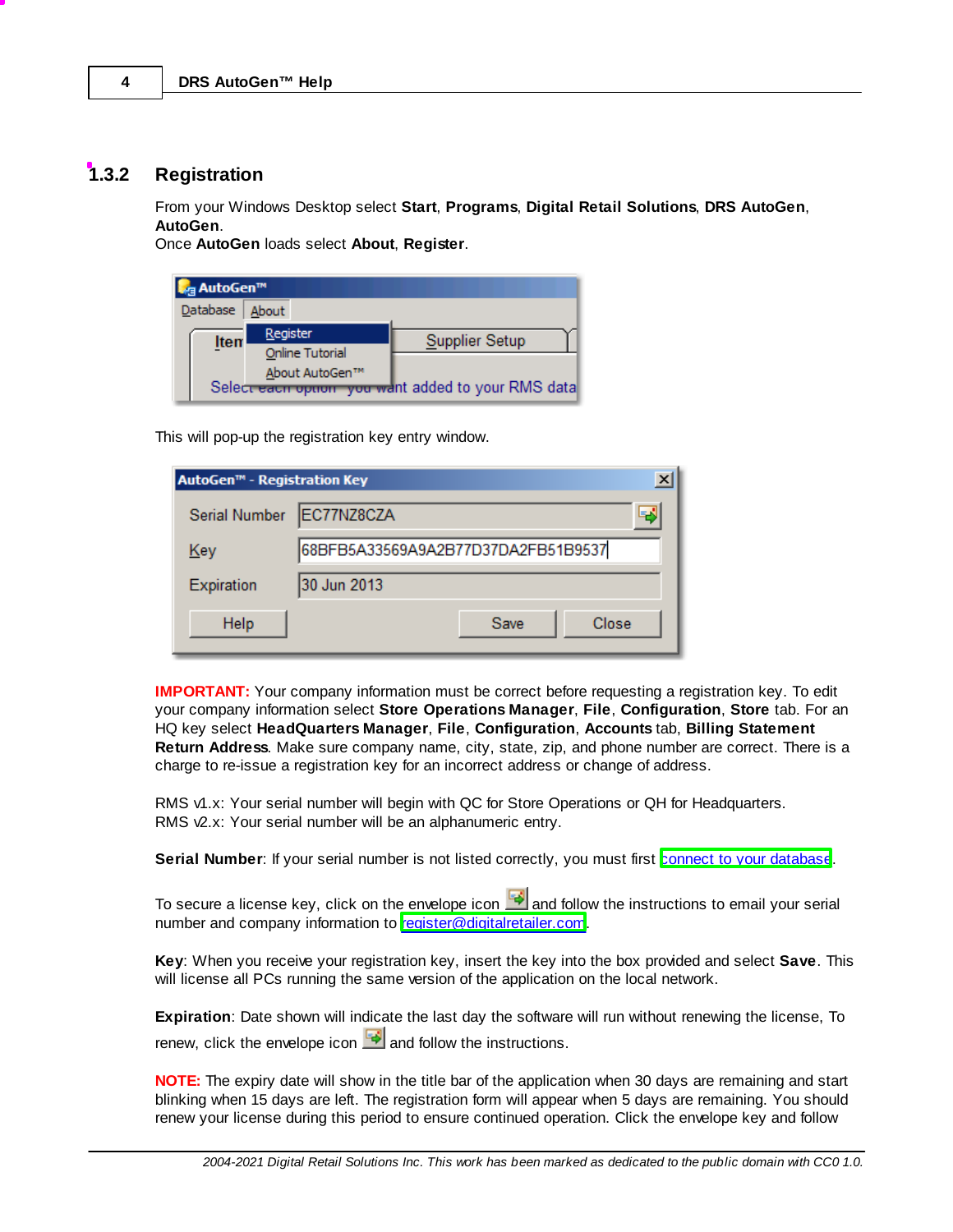the instructions. The expiry date is also displayed in the **About** form.

**NOTE:** If you are installing a DRS bundled suite of add-ins and connect to a Store Operations database, you can enter the master key and it will be saved for all applications in the bundle that support a master key. If you subsequently connect to a HeadQuarters database, you must enter the registration key for each DRS application even if it is the master key.

## <span id="page-6-0"></span>**1.3.3 Item Lookup Setup**

From your Windows Desktop select **Start**, **Programs**, **Digital Retail Solutions**, **DRS AutoGen**, **AutoGen**.

The default tab is Item Lookup Setup.

| M <sub>3</sub> AutoGen <sup>™</sup>                                                                                                                                                                   |                |                     |
|-------------------------------------------------------------------------------------------------------------------------------------------------------------------------------------------------------|----------------|---------------------|
| Database About                                                                                                                                                                                        |                |                     |
| <b>Item Lookup Setup</b>                                                                                                                                                                              | Supplier Setup | Misc Setup          |
| Select each option* you want added to your RMS database:<br>$\overline{\triangledown}$ Auto generate sequential ILC (Enter A for ILC when saving Item)<br>C 5 Digits C 6 Digits C 7 digits C 8 digits |                |                     |
| ○ Auto generate sequential ILC with prefix (Enter AC for ILC when saving Item)<br>C Category Prefix C Dept/Category Prefix C 3 Digits C 4 Digits C 5 Digits                                           |                |                     |
| □ Auto generate ILC with Supplier prefix (Enter AS for ILC when saving Item)<br>C 4 Digits C 5 Digits C 6 Digits                                                                                      |                |                     |
| $\Box$ Auto generate Special Order ILC in HQ (Enter SO for ILC when saving Item)<br>Create   99 ILC's each time. Required for HQ installation.                                                        |                |                     |
| □ Auto generate Trade-In ILC (Enter TI for ILC when saving Item)                                                                                                                                      |                |                     |
| Create   25 ILC's each time.                                                                                                                                                                          |                |                     |
| *To remove a setting, uncheck it, then Generate.                                                                                                                                                      |                |                     |
| Help                                                                                                                                                                                                  |                | <u></u><br>Generate |

**Auto generate sequential ILC** creates item lookup codes based on a sequential 5, 6, 7 or 8 digit number. Select this option if you want to autogenerate sequential codes. Enter the letter "a" in the item lookup code when creating new items.

Example 5 Digit codes: 10000, 10001, 10002, 10003, etc.

**Auto generate sequential ILC with dept/category prefix** creates lookup codes based on a category code or dept/category code followed by a 3, 4, or 5 digit number. Select this option if you want to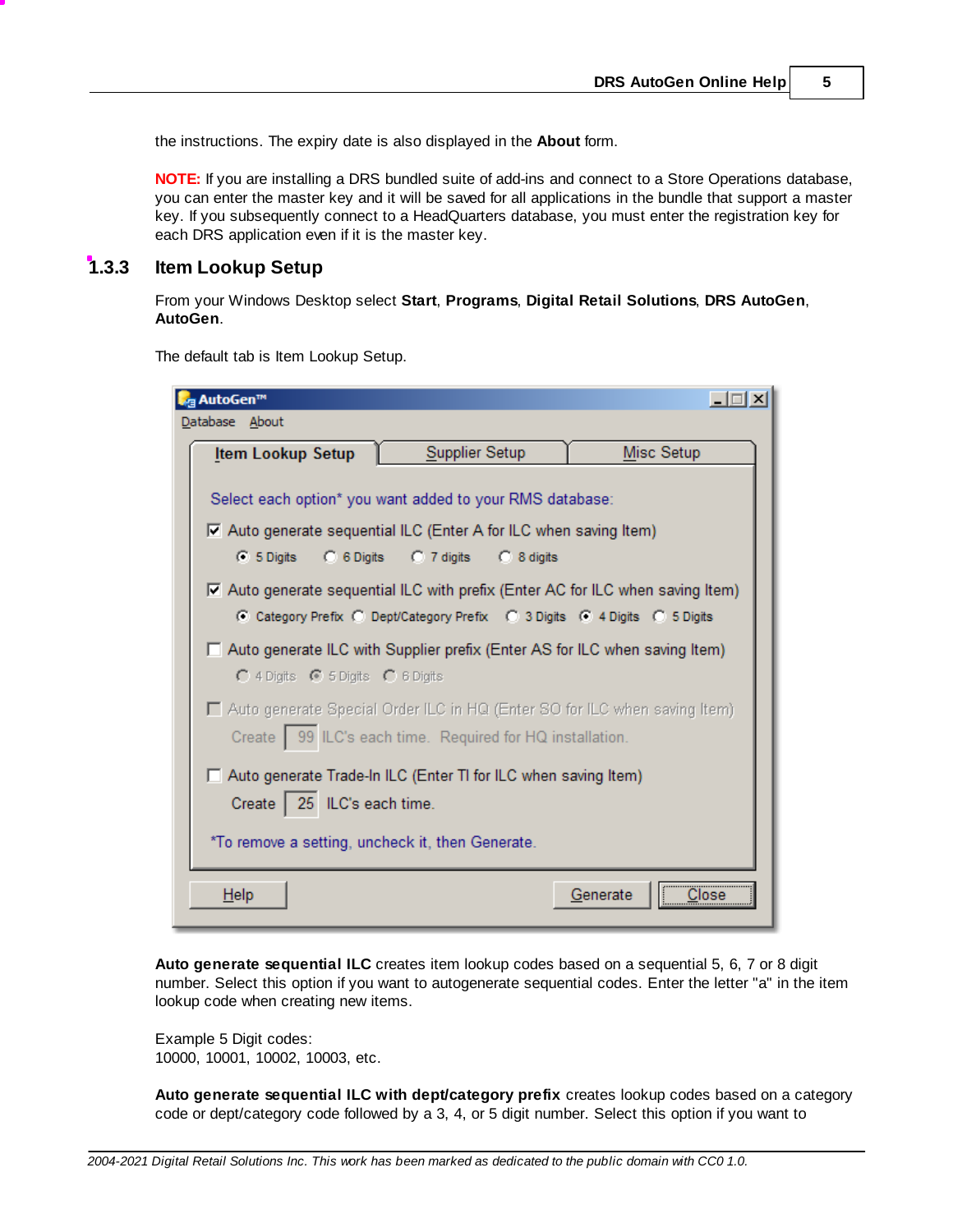autogenerate meaningful codes organized by category or dept/category. Enter the letters "ac" in the item lookup code when creating new items.

**NOTE:** If you do not have categories defined for a department, the prefix will be limited to the department code.

Example Dept/Category Prefix + 3 Digit codes: ACLI001, ACLI002, ACLI003 where ACLI is the dept/category code for Accessories, Lights. -- where AC is the dept code, LI is the category code, and 001 is the first sequential 3 digit number

**NOTE:** If you think you will have more than 999 items in any one category over time, choose the 4 digit setting (max=9999). If over 9,999 items in one category, choose 5 digits. If you reach the maximum count in any set, subsequent entries will be numbered at 000, 0000, or 00000 and must be manually edited. You can also start with 3 digits and switch to 4 or 5 digits as needed.

**Auto generate sequential ILC with supplier prefix** creates lookup codes based on a supplier code followed by a 4, 5 or 6 digit number. Select this option if you want to autogenerate meaningful codes organized by the primary supplier for each item. Enter the letters "as" in the item lookup code when creating new items. This option is best deployed when supplier codes are entered as short abbreviations or numbers, such a CAT or 101.

**NOTE:** If you do not have a primary supplier assigned to the item when saved, the ILC will end up as "as" and need to be renumbered by editing the item and adding a supplier entry.

**Auto generate Special Order ILC in HQ** is for use with a HeadQuarters database. Select this option to autogenerate special order codes which are assigned to each store location. These codes are then used by **DRS SO Tracker** to track and process special order items from POS. You can specify how many special order codes are generated each time this feature is executed. This feature will also create a Special Order department unless one already exists with a department code of SO.

**NOTE:** The dept codes SO and TI are reserved for use with **DRS SO Tracker**. If you have depts assigned with these codes already, you should change those codes before using SO Tracker. SO will be assigned to a Special Order dept and TI a Trade In dept when these features are activated.

**Auto generate Trade-In ILC** creates trade-in codes which can be selected and refunded in POS to handle trade-in items. You can specify how many trade-in codes are generated each time this feature is executed. This feature will also create a Trade-In department unless one already exists with the department code of TI.

**WARNING: AutoGen ILC settings cannot be used freely with the New Item Wizard in RMS.** If you create matrix, lot matrix, or assemblies using the New Item Wizard, you will need to manually [renumber](#page-16-0) each component item created by the New Item Wizard. This is because the New Item Wizard applies its own numbering logic to component items as they are added to the database. However, AutoGen *will* work properly with the new item creator and matrix grid included in **DRS JumpStart** and **DRS Power Ops**.

## <span id="page-7-0"></span>**1.3.4 Supplier Setup**

From your Windows Desktop select **Start**, **Programs**, **Digital Retail Solutions**, **DRS AutoGen**, **AutoGen**.

Click on the **Supplier Setup** tab.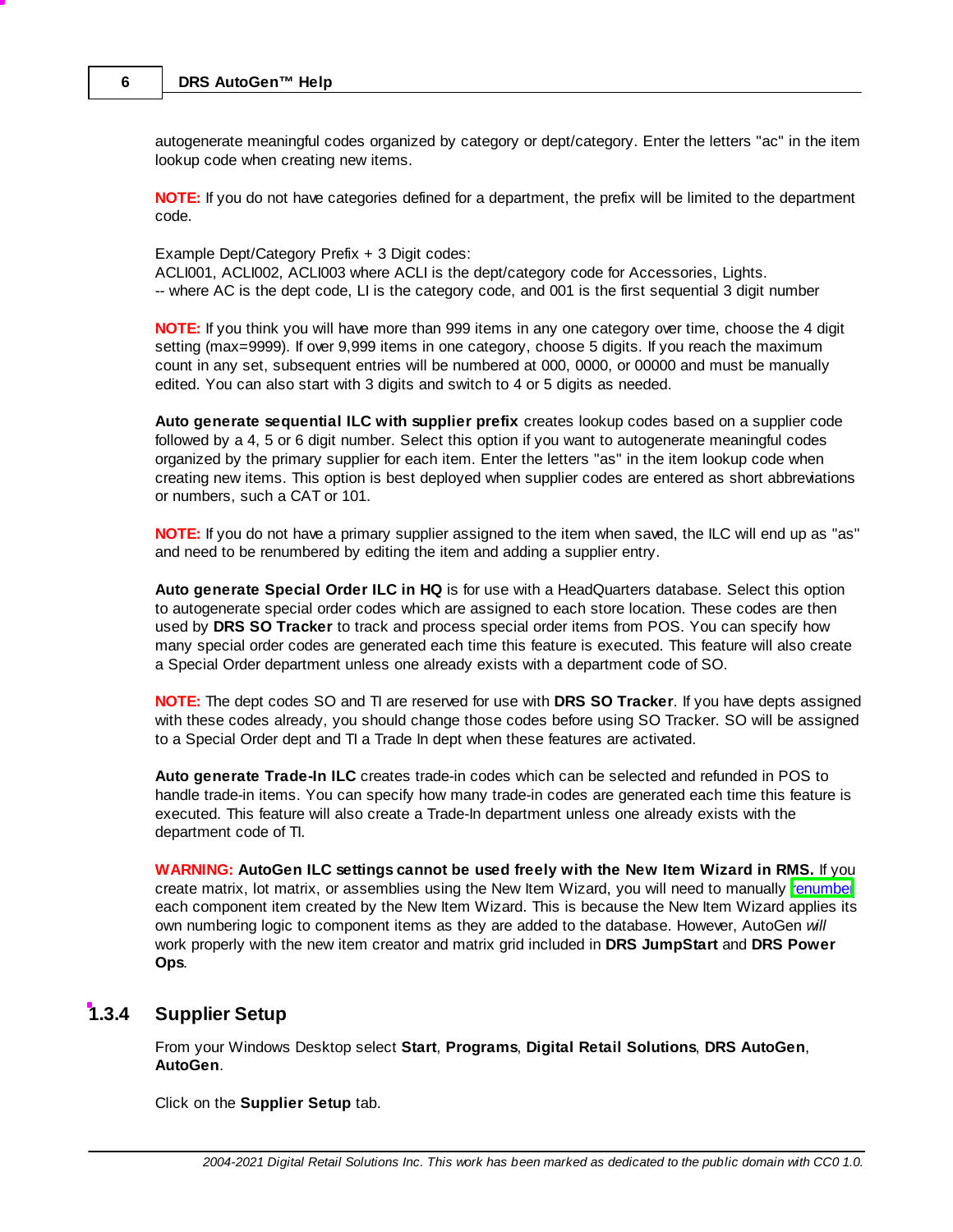

**Auto update Supplier Reorder Number to Alias** copies the supplier reorder number from the Supplier tab to Alias whenever a new supplier reorder number is added or updated. Select this option if you want to autogenerate aliases for each supplier reorder number. This expedites selling or receiving by supplier reorder number.

**NOTE:** This option will immediately update all existing records on file and copy unique SRNs to Alias.

**WARNING:** If you enable this option and use the New Item Wizard in Store Operations or HeadQuarters to create items, you may receive an error message "Row cannot be located for updating. Same values may have been changed since it was last read." This will only occur when saving a new item if the Supplier Reorder Number is entered *during* item creation. You can either ignore the error, add SRN *after* creating the item, use **DRS Power Ops** to add new items, or disable this function.

**Auto update Supplier Reorder Number from Purchase Order** copies the supplier reorder number from the Purchase Order to the item's Supplier tab whenever a Purchase Order is saved. Select this option if you want to update or add missing supplier reorder numbers direct from the Purchase Order Contents screen.

### <span id="page-8-0"></span>**1.3.5 Misc Setup**

From your Windows Desktop select **Start**, **Programs**, **Digital Retail Solutions**, **DRS AutoGen**, **AutoGen**.

Click on the **Misc Setup** tab.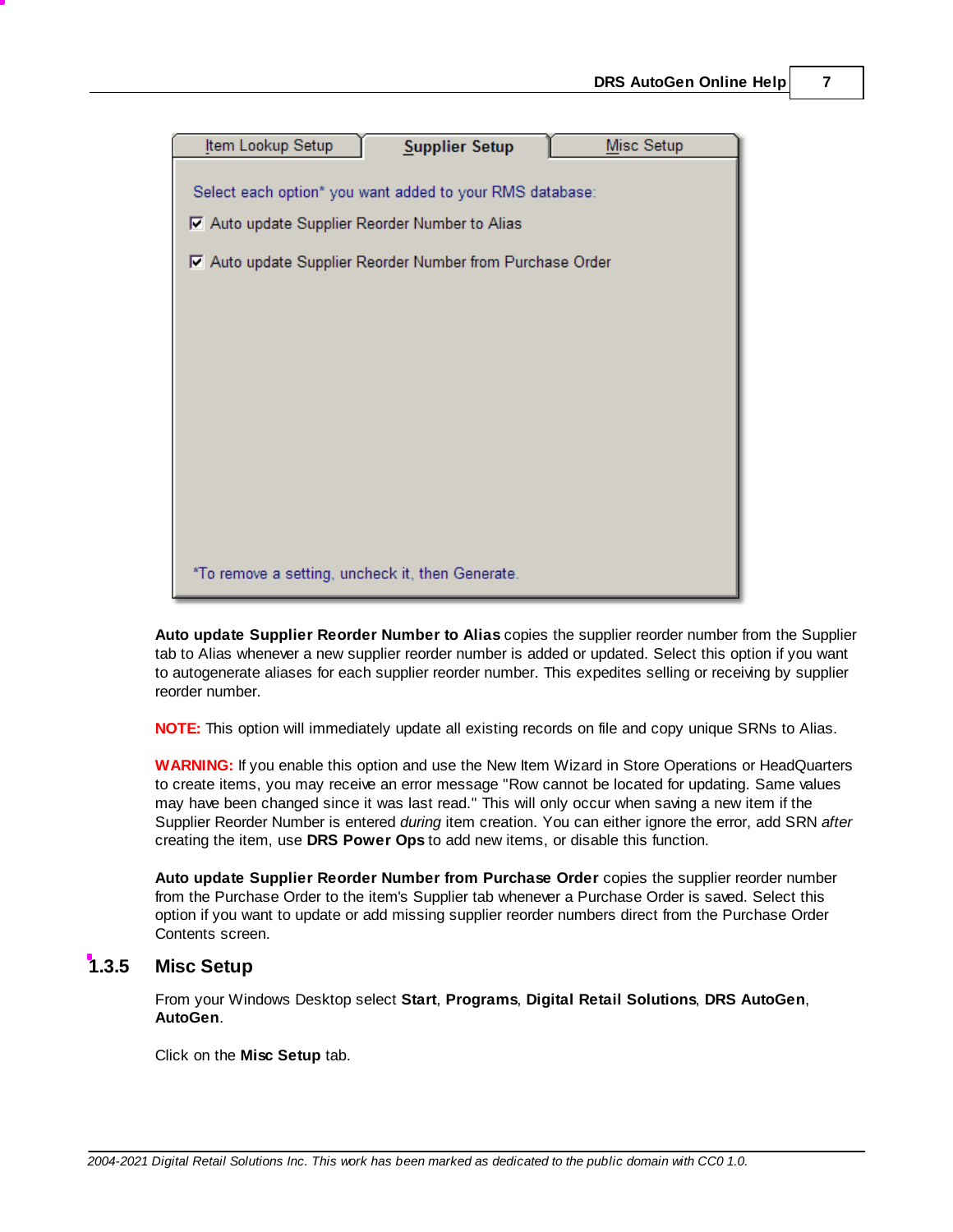| Item Lookup Setup                                                                                                                                                                                                                      | Supplier Setup                                                                                                                                                                                                                 | <b>Misc Setup</b> |
|----------------------------------------------------------------------------------------------------------------------------------------------------------------------------------------------------------------------------------------|--------------------------------------------------------------------------------------------------------------------------------------------------------------------------------------------------------------------------------|-------------------|
| $\Box$ Set Item Tax to store's default tax in HQ<br>Default barcode format for Items Code 128A                                                                                                                                         | Select each option* you want added to your RMS database:                                                                                                                                                                       |                   |
| characters.                                                                                                                                                                                                                            | The recommended barcode format for ILCs comprised of both numeric and<br>alpha characters is 128A or 128B. 128B supports lower case letters. 128A<br>requires capitalized letters. 128 also supports spaces, dashes, and ASCII |                   |
| For the shortest possible printed barcode try Interleaved 2 of 5 with ILC set to<br>the A option (6 digits). This format only works for numeric ILCs comprised of<br>an even number of digits. The barcode should fit on 1"x1" labels. |                                                                                                                                                                                                                                |                   |
|                                                                                                                                                                                                                                        |                                                                                                                                                                                                                                |                   |
| *To remove a setting, uncheck it, then Generate.                                                                                                                                                                                       |                                                                                                                                                                                                                                |                   |

**Set Item Tax to store's default tax in HQ** is for use with a HeadQuarters database. Select this option to automate sales tax selection when adding new items to the HQ database. To fully enable this feature you also need to set the default sales tax at each store. Run **Store Operations Manager**, **File**, **Configuration**, **Sales Tax**, **Default item tax group**, and select the item tax table you want to use. Repeat at each location. After the next 401 worksheet has been processed, new items added in HQ will default to the sales tax set at the stores.

**Default barcode setting for Items** allows you to select which barcode type is assigned to items created in RMS if one is not specifed during the creation process. 128A offers the most flexibility with regard to alphanumeric characters and support for ASCII (spaces, dashes, etc.). Other popular formats for point-of-sale use include 128B which adds support for lower case letters and Code 3 of 9. To generate the smallest possible width barcode we suggest using the **[AutoGen](#page-6-0) A option** set to 6 digit sequential numbers and barcode type Interleaved 2 of 5.

**NOTE:** Don't confuse the barcode type used in RMS with pre-printed barcodes on product packaging deployed by manufacturers. What you are selecting here in **AutoGen** is the default barcode type used to render the ILC as a barcode when you print labels in RMS.

Unless you are entering UPC codes as ILCs in RMS, you would never select UPC-A as the barcode type in RMS (or AutoGen). If your products have UPCs pre-printed on the box, there is no need to print another barcode on your label unless you want the ability to scan the ILC in addition to the UPC preprinted on the box.

If you use **AutoGen** to generate your item lookup code numbers you should enter the product's UPC as an Alias. This ensures the item can be scanned for quick lookup independent of the Item Lookup Code. This double index works in all areas of RMS including Purchase Orders and Physical Inventory. Example: An autogenerated item lookup code of 10002 might be associated with a UPC entered as an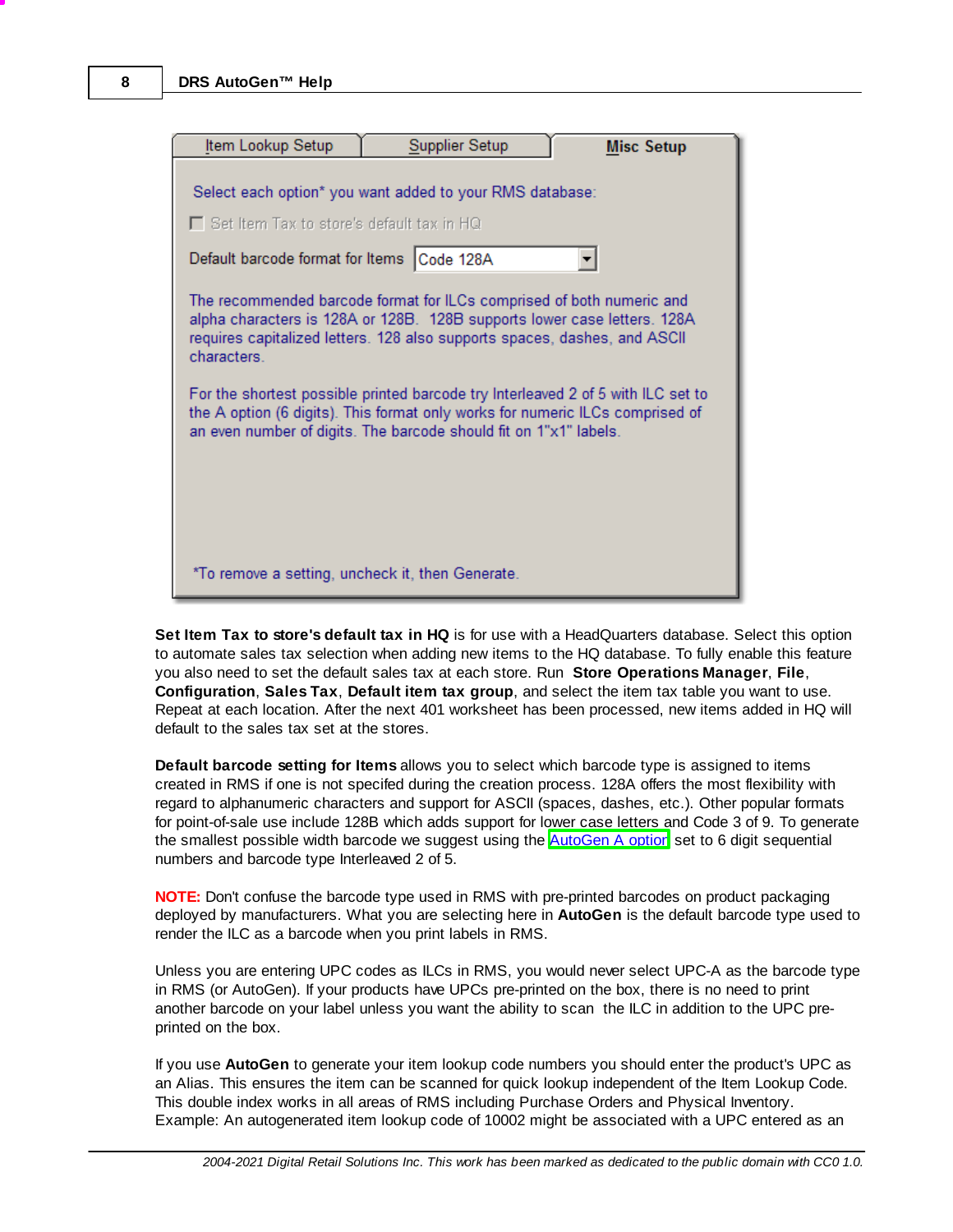Alias as well as the **SRN [copied](#page-7-0) to Alias**. The item will be found if you scan the UPC barcode on the box, scan the ILC barcode on the label, or enter the Supplier Reorder Number.

For more information on barcode types visit: <http://www.adams1.com/pub/russadam/spec.html>

## <span id="page-10-0"></span>**1.3.6 Generate Settings**

When you have completed your configuration settings click on **Generate** to install your settings to your RMS database.

| Help                                             | ,,,,,,,,,,,,,,,,,,,,,,,,,,,,,,,,,,,,,<br>Close<br>Generate |
|--------------------------------------------------|------------------------------------------------------------|
| AutoGen™<br>x <br>All changes made successfully. |                                                            |
| OK                                               |                                                            |

Click **Close** when successful.

## <span id="page-10-1"></span>**1.3.7 Change Settings**

To remove or update your AutoGen settings, make your changes under Item Lookup, Supplier, and Misc tabs, then click on **Generate**.

| *To remove a setting, uncheck it, then Generate. |                      |
|--------------------------------------------------|----------------------|
| Help                                             | <br>Close<br>enerate |
| AutoGen™<br>$\vert x \vert$                      |                      |
| All changes made successfully.<br>ωĸ             |                      |

Click **Close** when successful.

## <span id="page-10-2"></span>**1.4 Operation**

## **1.4.1 General**

You can press **Esc** on any form to return to the previous form, or to exit the program from the main screen.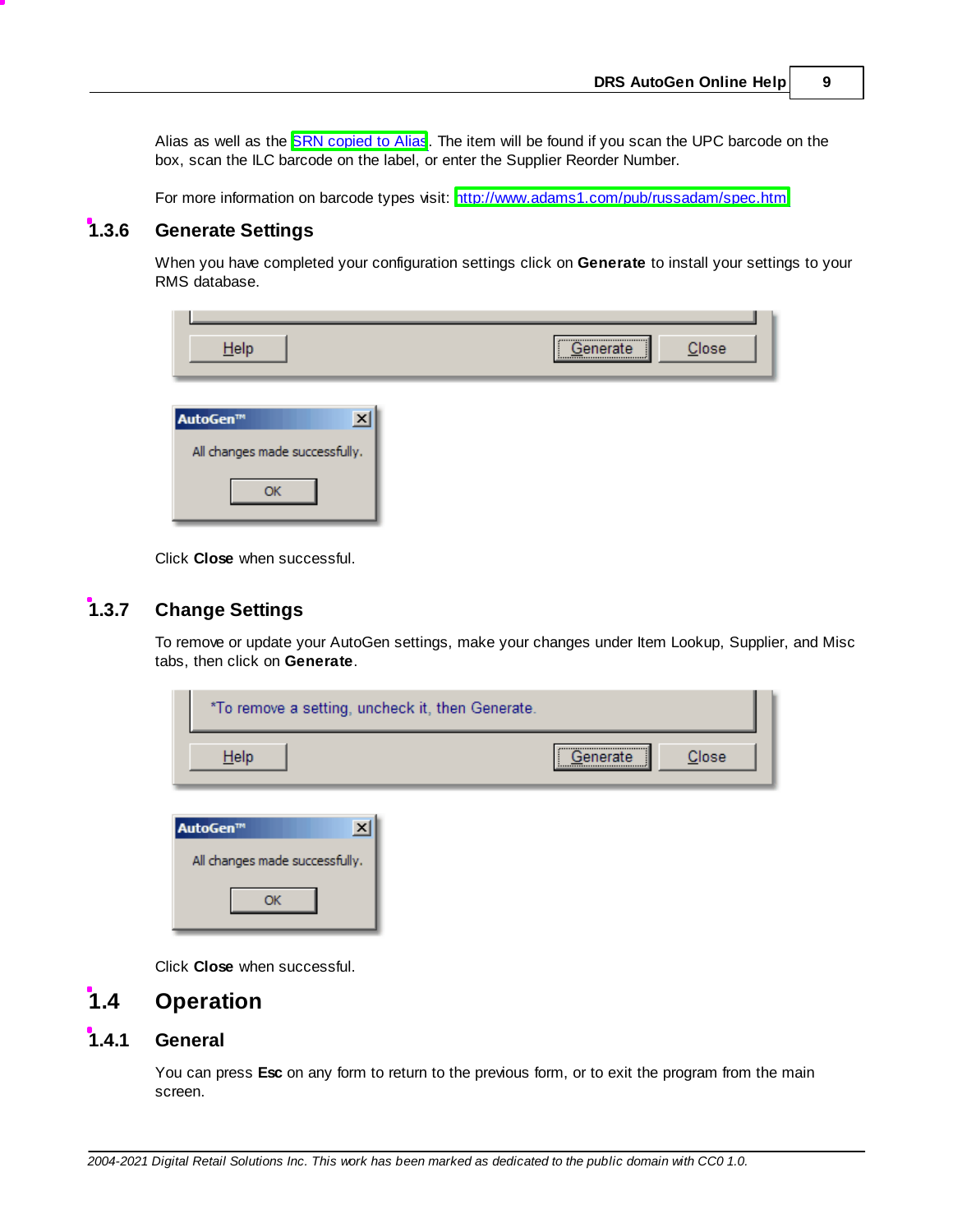This application includes hot keys to support fast keyboard operation of menus, buttons, and screen layout.

Hot keys also include Alt-X combinations for menu and button options.

Example: **Alt-V** for **V**iew, **Alt-C** for **C**lose

If you do not see underlined characters on most buttons and options it means this feature is set to hidden in Windows. To enable this feature go to **Display Properties**, select the **Appearance** tab, then the **Effects** button. Make sure "Hide underlined letters for keyboard.." is unchecked.

| <b>Effects</b>                                                              |
|-----------------------------------------------------------------------------|
| $\triangledown$ Use the following transition effect for menus and tooltips: |
| Fade effect                                                                 |
| $\triangledown$ Use the following method to smooth edges of screen fonts:   |
| ClearType                                                                   |
| Use large icons                                                             |
| Show shadows under menus                                                    |
| $\triangledown$ Show window contents while dragging                         |
| Hide underlined letters for keyboard navigation until I press the Alt key   |
|                                                                             |
|                                                                             |
| Cancel<br>OK                                                                |

**Bright blue text** is used whenever a checkbox option has been enabled to aid quick identification.

**Dark blue text** is used for instructional messages.

We welcome and encourage your feedback to help us improve this application. Please send your comments and suggestions, or any problem reports, to our **Suggestions** box.

#### <span id="page-11-0"></span>**1.4.2 New Items**

Once you have configured your Item Lookup Settings you are ready to use AutoGen for creating new items. The examples shown below may or may not be active depending on which settings you have selected.

Select **Manager, Database, Items, New, Standard.** This will bring you to the Item Properties for a new item.

**Option 1: Sequential Item Lookup --** Enter a or A into the **Item Lookup Code** field to generate a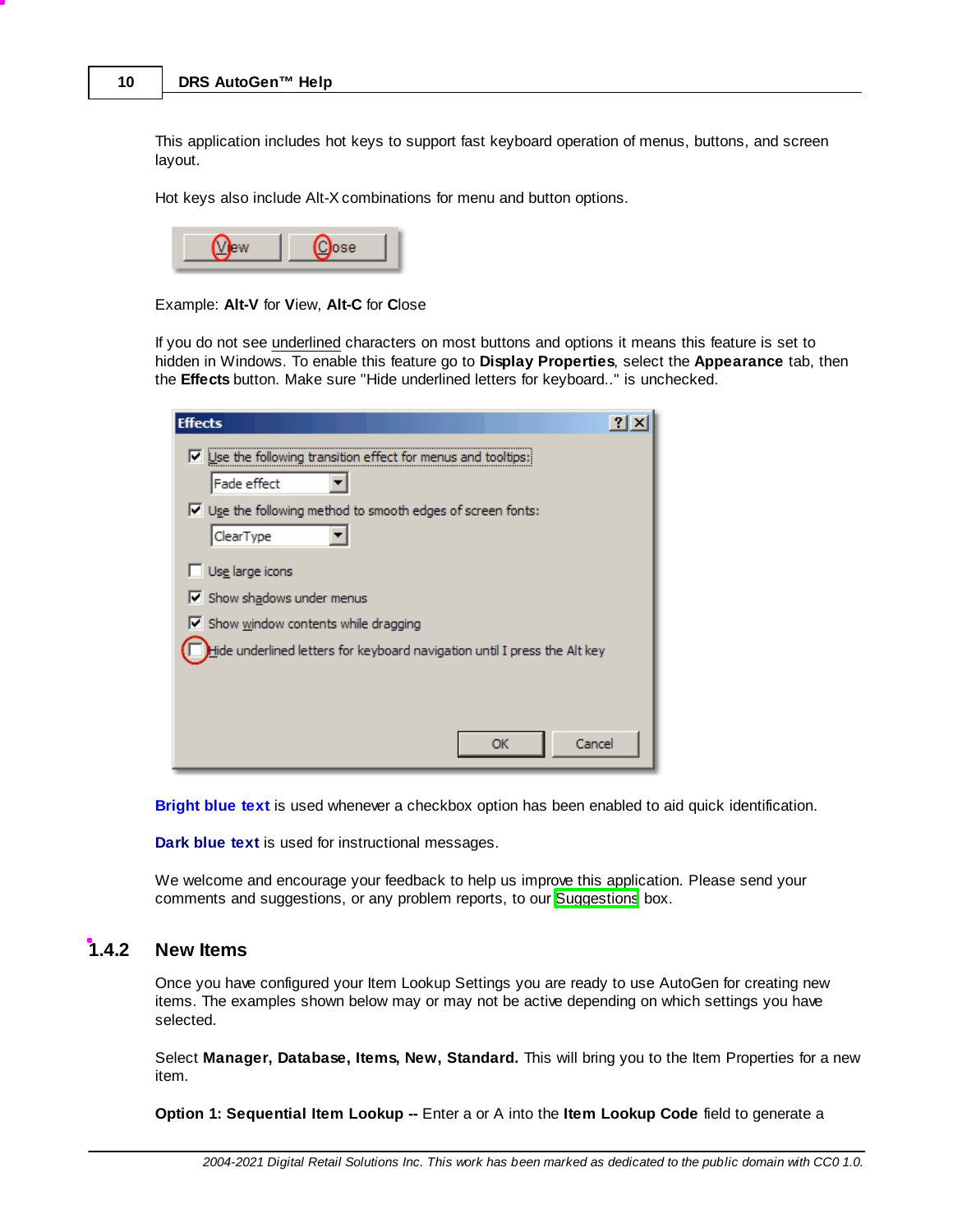sequential lookup code according to your setting. Complete the remaining entries on the **General** tab for your new item and click **OK** to save.

Example:

Enter A to autogenerate a sequential item code and click **OK**.

| Item lookup code: | Iа         |
|-------------------|------------|
| Description:      | New Widget |

This creates a sequential item lookup code.

| Item lookup code: | 1100000    |
|-------------------|------------|
| Description:      | New Widget |

This option can also be used to [renumber](#page-16-0) an existing item.

**NOTE:** If you reach the maximum count within a sequential ranges, such as 99999 for 5 digit codes, subsequent entries will be numbered at 00000 and must be manually edited.

**Option 2: Categorized Lookup Code** -- Enter ac or AC into the **Item lookup code** to generate a categorized lookup code according to your [settings](#page-6-0). Complete the remaining entries on the General tab for your new item and click **OK** to save. You must assign department and category for the AC option to function properly. **If you do not have categories defined for a department, the prefix will be limited to the department code**.

Example:

Enter AC to autogenerate a categorized code.

| Item lookup code: | aс                       |
|-------------------|--------------------------|
| Description:      | New Infant Clothing Item |

Assign a department and category and click **OK**.

| Department: | llnfant |  |
|-------------|---------|--|
| Category:   |         |  |

This creates a categorized item lookup code where 100 is the Infant dept code, CL is Clothing category code, and 001 is the first sequential 3 digit number.

| Item lookup code: | 100CL001                 |
|-------------------|--------------------------|
| Description:      | New Infant Clothing Item |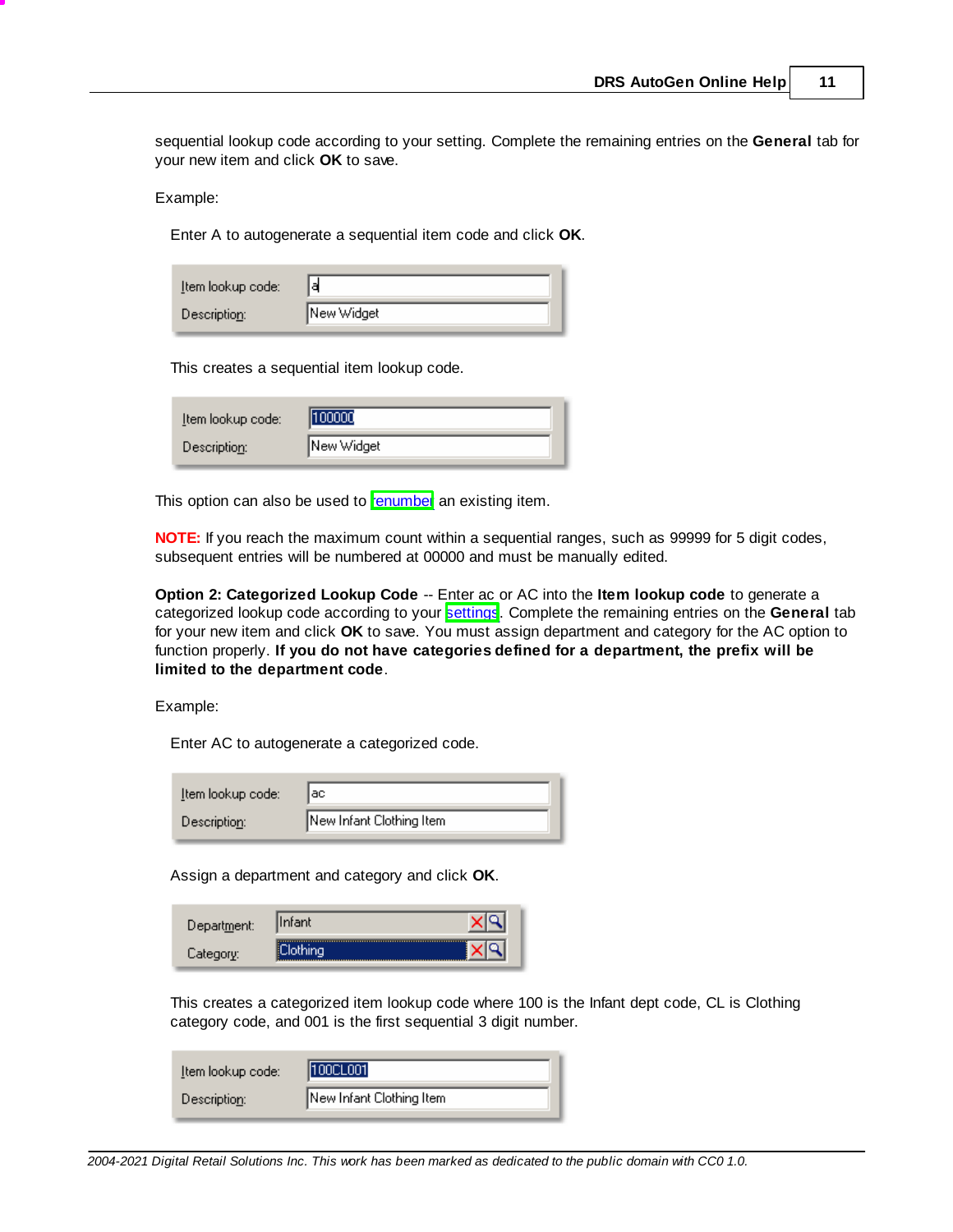This option can also be used to [renumber](#page-16-0) an existing item.

**NOTE:** If you reach the maximum count of 999 or 9999 for three or four digit codes, subsequent entries will be numbered at 000 or 0000 and must be manually edited.

**Option 3: Supplier Prefix Lookup Code** -- Enter as or AS into the **Item lookup code** to generate a lookup code according to your supplier prefix [settings.](#page-6-0) Complete the remaining entries on the General tab for your new item, then click the **Supplier** tab and assign a Primary supplier, and click **OK** to save. You must assign a primary supplier to the item for the AS option to function properly.

Example:

Enter AS to autogenerate a supplier prefix code.

| Item lookup code: | las        |
|-------------------|------------|
| Description:      | New Widget |

Assign a primary supplier and click **OK**.

| General<br>Inventory   |                     |             | Suppliers | Pricing    |            | <b>Discounts</b> | Commission                               |
|------------------------|---------------------|-------------|-----------|------------|------------|------------------|------------------------------------------|
|                        |                     |             |           |            |            | l entry          |                                          |
| Primary? Supplier Name |                     | Reorder No. |           | Min. Order | <b>MPQ</b> | Cost             | ,,,,,,,,,,,,,,,,,,,,,,,,,,,,,,,,,<br>Add |
| ◘                      | A Datum Corporation |             |           |            |            | \$0.000          |                                          |
|                        |                     |             |           |            |            |                  | Delete                                   |
|                        |                     |             |           |            |            |                  |                                          |
|                        |                     |             |           |            |            |                  | Primary                                  |
|                        |                     |             |           |            |            |                  |                                          |

This creates a sequential item lookup code with the supplier code as a prefix (ex. DATUMxxxxx).

| Item lookup code: | <b>DATUM00001</b> |  |  |
|-------------------|-------------------|--|--|
| Description:      | New Widget        |  |  |

This option can also be used to [renumber](#page-16-0) an existing item.

**NOTE:** We suggest you keep your supplier codes short for this function, such as abbreviations or numbers.

**Option 4: Special Order Codes (HeadQuarters only)** -- Enter so or SO into the **Item lookup code** to generate a series of special order codes by store ID. Click **OK** to save and generate. *This option works for a HeadQuarters database only. To track Special Orders in Store Operations use DRS SO Tracker.*

Example:

| Item lookup code: | sd       |
|-------------------|----------|
| Description:      | New Item |
|                   |          |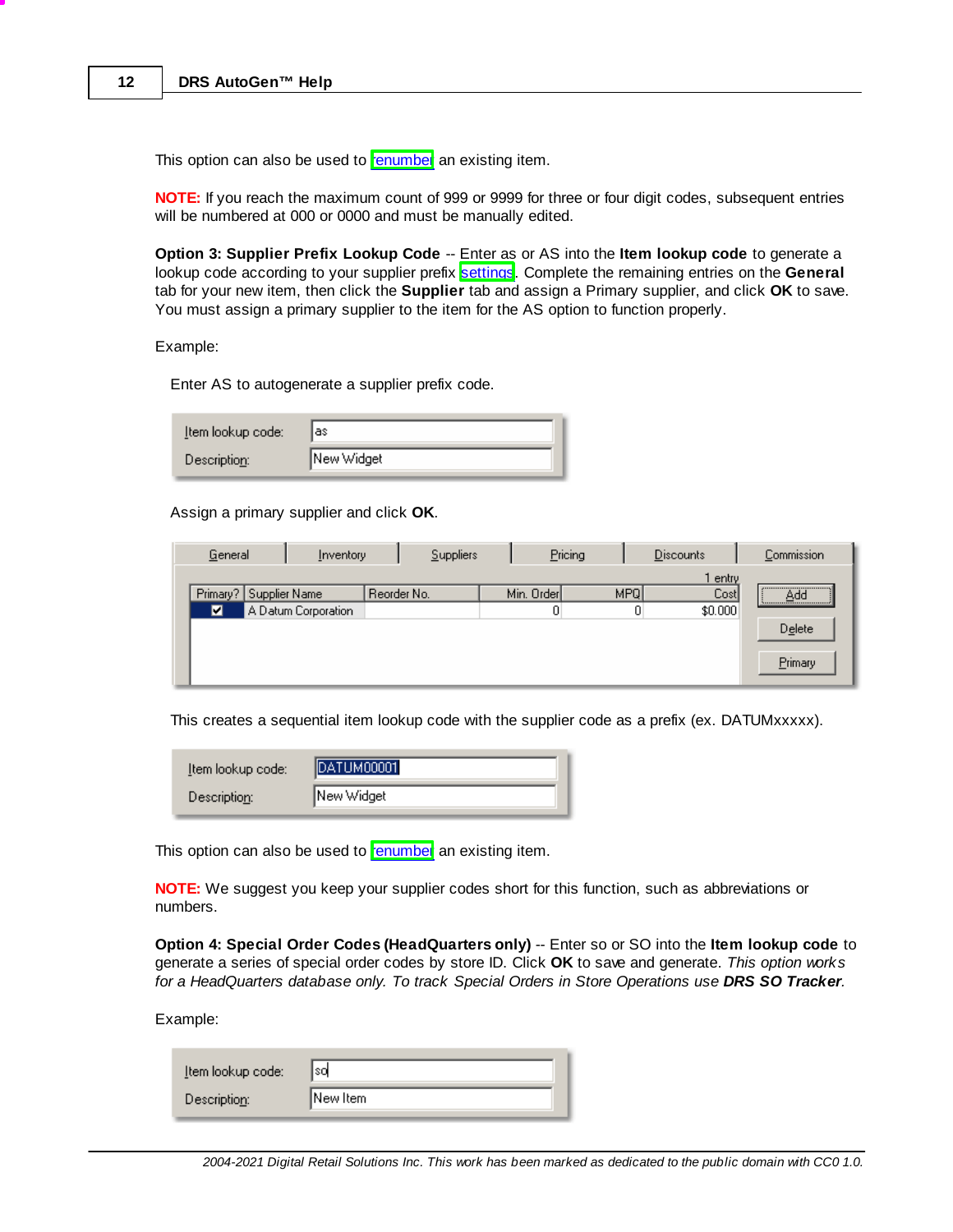This will create a series of unique special order items for each store location. These items are marked inactive by default and won't be visible except when activated by **DRS SO Tracker** or if you run a report listing Inactive items.

| <b>Department</b>             | Category | Item Lookup Code   Description |                      | On-Hand | Comm |
|-------------------------------|----------|--------------------------------|----------------------|---------|------|
| $\boxminus$ Overall           |          |                                |                      | 0.00    |      |
| <b>Special Orders</b><br>$ -$ |          |                                |                      | 0.00    |      |
| <b>Special Orders</b>         |          | SO001 1                        | SPECIAL ORDER        | 0.00    |      |
| <b>Special Orders</b>         |          | SO002 1                        | <b>SPECIAL ORDER</b> | 0.00    |      |
| <b>Special Orders</b>         |          | SO003 1                        | SPECIAL ORDER        | 0.00    |      |
| <b>Special Orders</b>         |          | SO004 1                        | <b>SPECIAL ORDER</b> | 0.00    |      |
| Special Orders                |          | SO005 1                        | <b>SPECIAL ORDER</b> | 0.00    |      |
| Special Orders                |          | SO006 1                        | SPECIAL ORDER        | 0.00    |      |

As special order item codes are depleted you can 'recharge' your database with more special order codes by repeating the SO process.

**Option 5: Trade-In Codes** -- Enter ti or TI into the **Item lookup code** to generate a series of trade-ins codes. Click **OK** to save and generate.

Example:

| New Item<br>Description: |  |
|--------------------------|--|

This will create a series of unique trade-in items for use in POS. These items will be selected and returned in POS to credit trade-ins during a sale. You should also create a Reason Code in Manager to return the trade-in item to the sales floor if the item will be sold as is, or to move the item to offline inventory if the item will be refurbished before sold.

| Lookup Item Lookup Code: |           |             |                |
|--------------------------|-----------|-------------|----------------|
|                          |           |             |                |
| Item Lookup Code         | Item Type | Description | Available Qty. |
| T1001                    |           | Trade-In    | 0              |
| T1002                    |           | Trade-In    | ۵              |
| T1003                    |           | Trade-In    | ۵              |
| T1004                    |           | Trade-In    |                |
| T1005                    |           | Trade-In    |                |

As trade-in item codes are depleted you can 'recharge' your database with more trade-in codes by repeating the TI process.

### <span id="page-14-0"></span>**1.4.3 Supplier Reorder Numbers**

Once you have configured your Supplier Setup options, AutoGen will cause Supplier Reorder Numbers (SRN) to be updated automatically. The examples shown below may or may not be active depending on which settings you have selected.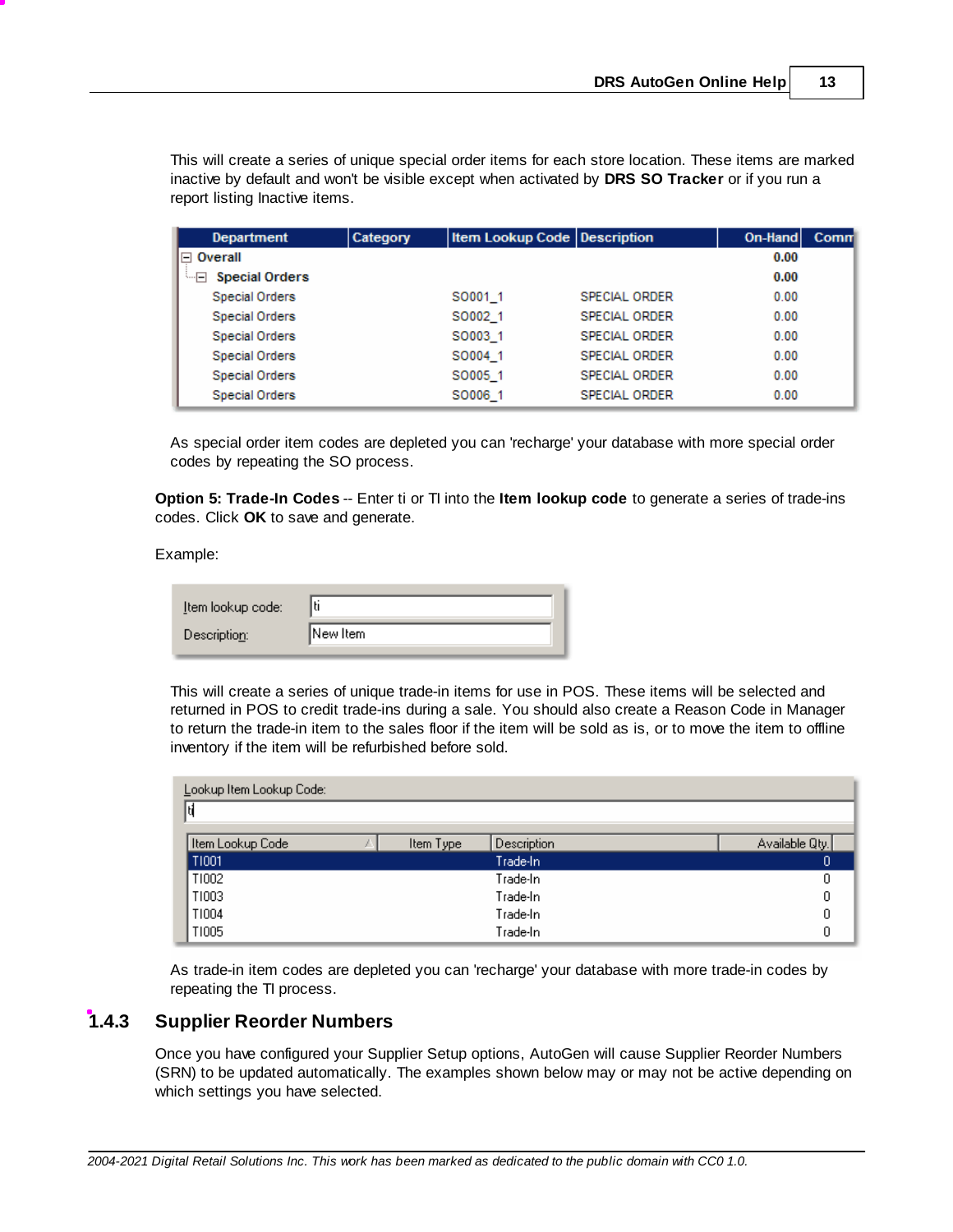**Option 1 --** If you have enabled **Auto update Supplier Reorder Number to Alias** any entries made under the Supplier tab will be copied as an Alias.

Select **Manager, Inventory, Items**. Select an existing standard item or create a new one. Click on the **Suppliers** tab.

Example 1:

Add a Supplier and Supplier Reorder Number and click **OK** to save.

| General  | Inventory                   | Suppliers   |            | Pricing          | <b>Discounts</b> | Commission |
|----------|-----------------------------|-------------|------------|------------------|------------------|------------|
|          |                             |             |            |                  | 2 entries        |            |
| Primary? | Supplier Name               | Reorder No. | Min. Order | MPQ <sup> </sup> | Cost             | Add        |
| ☑        | <b>Blue Yonder Airlines</b> | AC-19982    | 12         | 12               | \$124.990        |            |
|          | Wide World Importers        |             | 12         | 12 <sub>1</sub>  | \$113.450        | Delete     |
|          |                             |             |            |                  |                  |            |
|          |                             |             |            |                  |                  | Primary    |
|          |                             |             |            |                  |                  |            |

This action will also create an entry under Alias with the same Supplier Reorder Number.

| Aliases<br><u> 2000 - 2000 - 2000 - 2000 - 2000 - 2000 - 2000 - 2000 - 2000 - 2000 - 2000 - 2000 - 2000 - 2000 - 2000 - 200</u> | Substitutes | Special | Serial | Kit   | Options |
|---------------------------------------------------------------------------------------------------------------------------------|-------------|---------|--------|-------|---------|
|                                                                                                                                 |             |         |        | entry |         |
| <b>Alias</b>                                                                                                                    |             |         |        |       | Add     |
| AC-19982                                                                                                                        |             |         |        |       |         |
|                                                                                                                                 |             |         |        |       | Delete  |
|                                                                                                                                 |             |         |        |       |         |

Example 2:

Update a Supplier Reorder Number and click **OK** to save.

This will remove any matching SRN entry under Alias and replace it with the updated entry.

Example 3:

Clear a Supplier Reorder Number and click **OK** to save. This will remove any matching SRN entry under Alias.

**Option 2** -- If you have enabled **Auto update Supplier Reorder Number from Purchase Order** any entries made under the Reorder Number column in the Purchase Order will be updated to the Supplier tab for that item.

Select **Manager, Inventory, Purchase Orders.** Select an open purchase order or create new one. Click on the **Contents** tab.

Example 1: Add a missing Supplier Reorder Number (called Order No.) to a purchase order.

| Header<br>Contents                 |          |             |        |         |         |          |                   |        |        |  |  |
|------------------------------------|----------|-------------|--------|---------|---------|----------|-------------------|--------|--------|--|--|
| entries:<br>Contents:              |          |             |        |         |         |          |                   |        |        |  |  |
| Type   Item Lookup Cod   Order No. |          | Description | Qty OH | Qty Com | Qty Ord | Cost     | Extended Tax Rate |        | Tax    |  |  |
| 11200                              | AC-19982 | R/C Glider  | 39     | 4       |         | \$124.99 | \$124.99          | 0.000% | \$0.00 |  |  |
|                                    |          |             |        |         |         |          |                   |        |        |  |  |
|                                    |          |             |        |         |         |          |                   |        |        |  |  |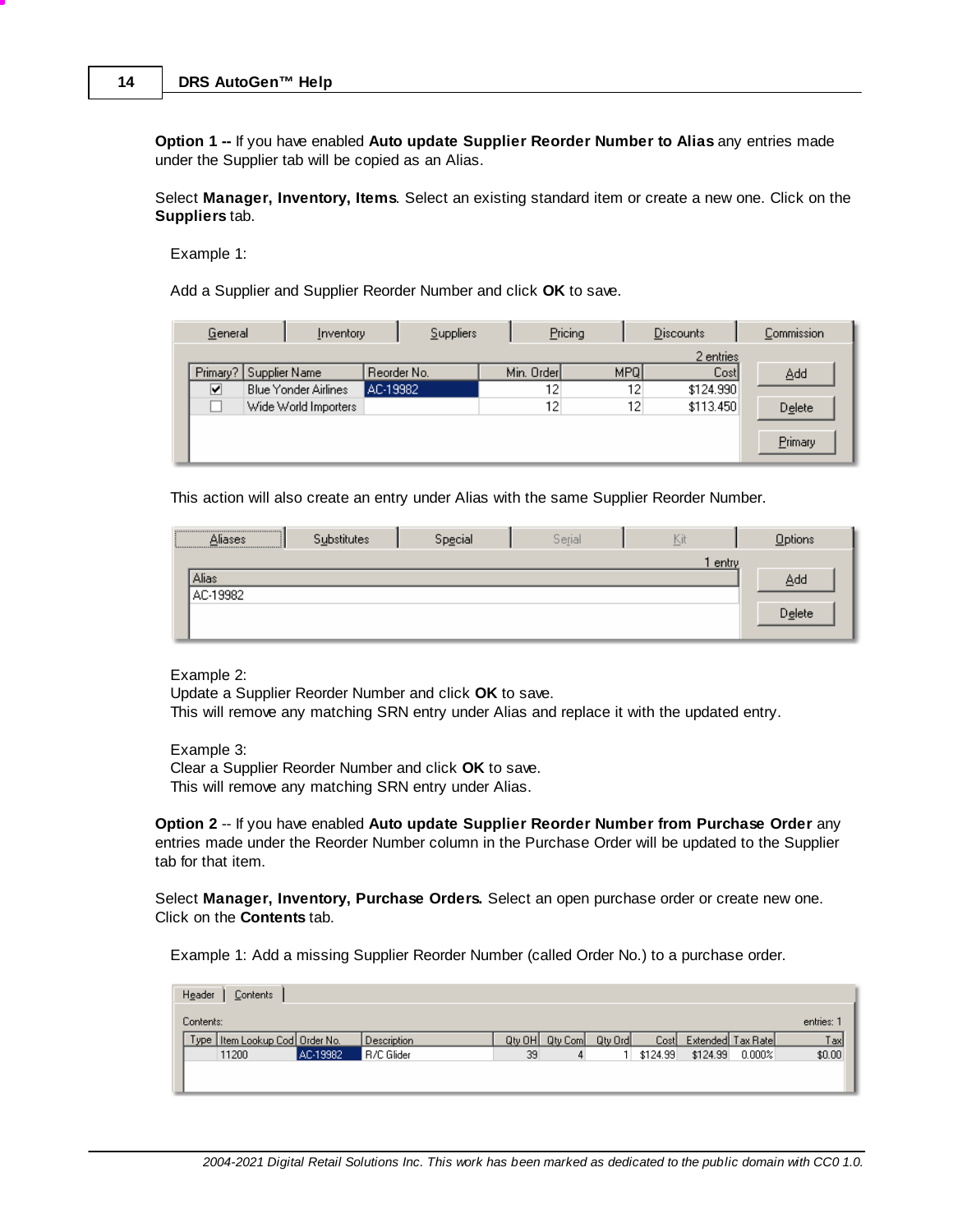When the purchase order is saved the missing Supplier Reorder Number will be updated to the Supplier tab for that item.

Example 2: Change a Supplier Reorder Number (Order No.) on a Purchase Order. When the purchase order is saved the changed Supplier Reorder Number will be updated to the Supplier tab for that item.

Example 3: Assign an item to a new Supplier with Supplier Reorder Number (Order No.) on a Purchase Order.

| l Edit - Purchase Order Number                                                         |  |  |  |  |  |  |  |  |  |  |  |
|----------------------------------------------------------------------------------------|--|--|--|--|--|--|--|--|--|--|--|
| The selected supplier does not carry item '11200'. Do you want to add the item anyway? |  |  |  |  |  |  |  |  |  |  |  |
|                                                                                        |  |  |  |  |  |  |  |  |  |  |  |
| Yes                                                                                    |  |  |  |  |  |  |  |  |  |  |  |

| Header<br>Contents                |         |             |        |         |         |          |          |                   |        |  |  |
|-----------------------------------|---------|-------------|--------|---------|---------|----------|----------|-------------------|--------|--|--|
| Contents:<br>entries:             |         |             |        |         |         |          |          |                   |        |  |  |
| Type   Item Lookup Cod  Order No. |         | Description | Qty OH | Qty Com | Qty Ord | Costl    |          | Extended Tax Rate | Taxl   |  |  |
| 11200                             | Z536554 | R/C Glider  | 39     |         |         | \$124.99 | \$124.99 | 0.000%            | \$0.00 |  |  |
|                                   |         |             |        |         |         |          |          |                   |        |  |  |

When the purchase order is saved the new Supplier and Supplier Reorder Number will be updated to the Supplier tab for that item.

#### <span id="page-16-0"></span>**1.4.4 Renumbering**

You can renumber an existing item code at any time by entering A, AC, or AS in the Item Lookup Code field and clicking OK. Since RMS uses an internal ID for each item, renumbering an existing item does not adversely affect its position in the database or lose any associated transaction data.

Renumbering may be required to keep your item code entries consistent or after creating a matrix, lot matrix, assembly class lookup code with component items.

Example:

 $B = B = B$ 

| BEFORE            |            |
|-------------------|------------|
| Item lookup code: | 15110      |
| Description:      | Basketball |

Enter AC to autogenerate a categorized code, verify department and category are assigned, and click **OK**.

| Item lookup code: | aс           |
|-------------------|--------------|
| Description:      | lBasketball. |

AFTER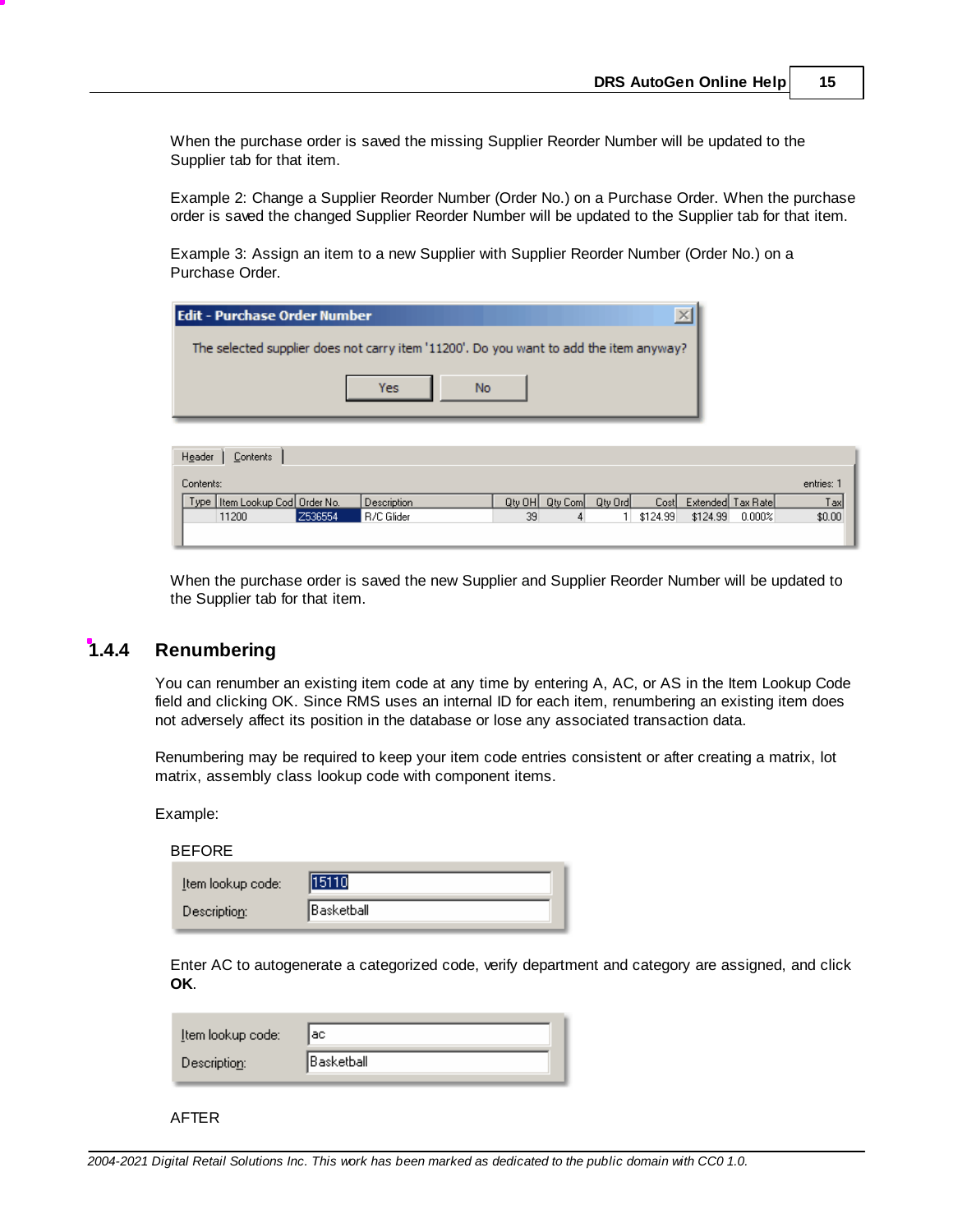#### **16 DRS AutoGen™ Help**

| [tem lookup code:] | 400SP001           |
|--------------------|--------------------|
| Description:       | <b>IBasketball</b> |

Enter A to autogenerate a sequential number.

Enter AS to autogenerate a sequential number with supplier code prefix (requires primary supplier entry in Supplier tab).

### <span id="page-17-0"></span>**1.4.5 SO ILC Count (HQ only)**

When **DRS SO Tracker** is used in an HQ environment, a number pool of special order ILCs (Item Lookup Codes) is maintained in **HQ Manager**. These numbers need to be replenished whenever they run low.

SO Tracker will display the current number pool count in the lower portion of the screen when run from within POS.

|                        | This text will begin blinking in red<br>when count reaches 10 or less |             |        |              |       |
|------------------------|-----------------------------------------------------------------------|-------------|--------|--------------|-------|
| Help<br>Total Items: 0 | 99 Special Order ILCs remaining                                       | Item Detail | Recall | Order Detail | Close |

**When the count drops below 10, the count indicator text will change from blue to blinking red**. Store personnel should notify the person in charge of HQ Manager to generate more SO codes. If the count drops to 0 you will not be able to enter any more Special Order items until the SO codes have been replenished.

| 04/05/06 LAY14<br>04/05/06 LAY14 | Simpson, David Soccer ball                                     | Simpson, David Pajamas - Small Blu Small |  | Blue | Moons | 05/15/06 | 04/05/06 | $\overline{ }$ |                     |  | \$12.99<br>$$12.99$ $\rightarrow$ |  |
|----------------------------------|----------------------------------------------------------------|------------------------------------------|--|------|-------|----------|----------|----------------|---------------------|--|-----------------------------------|--|
|                                  |                                                                |                                          |  |      |       |          |          |                |                     |  |                                   |  |
| Help                             | Total Items: 20   0 Special Order ILCs remaining   Item Detail |                                          |  |      |       |          | Recall   |                | <b>Order Detail</b> |  | <b>Close</b>                      |  |

#### **Replenishment instructions**:

**NOTE:** To automate replenishment of SO codes, see **HQ Bridge** instructions. Once automated, you can skip Step 1 and Step 2 below. If you do elect to automated this process, you should NOT process worksheet 250s as indicated in Step 2 below.

To manually replenish SO codes, follow these steps.

Step 1: To generate additional SO codes, run **HQ Manager**, activate **Maintenance Mode**, select **Items**, **Database**, **New**, **Standard** and enter "so" as the **Item Lookup Code**, then click **OK**. This will generate new special order codes for each store location. Note: These items will not be visible in the item list as they are marked Inactive until used at the store level.

Step 2: Next run **Worksheet 250**, **All stores**, **Use items in these departments**, select **Special Orders** dept. Generate the worksheet, then right-click on the **Contents** page and select **Recently changed** (today's date). This will populate the worksheet with the generated SO codes. **Approve** the worksheet and the next **401 Data Upload** will send these items down to each store for use with SO Tracker.